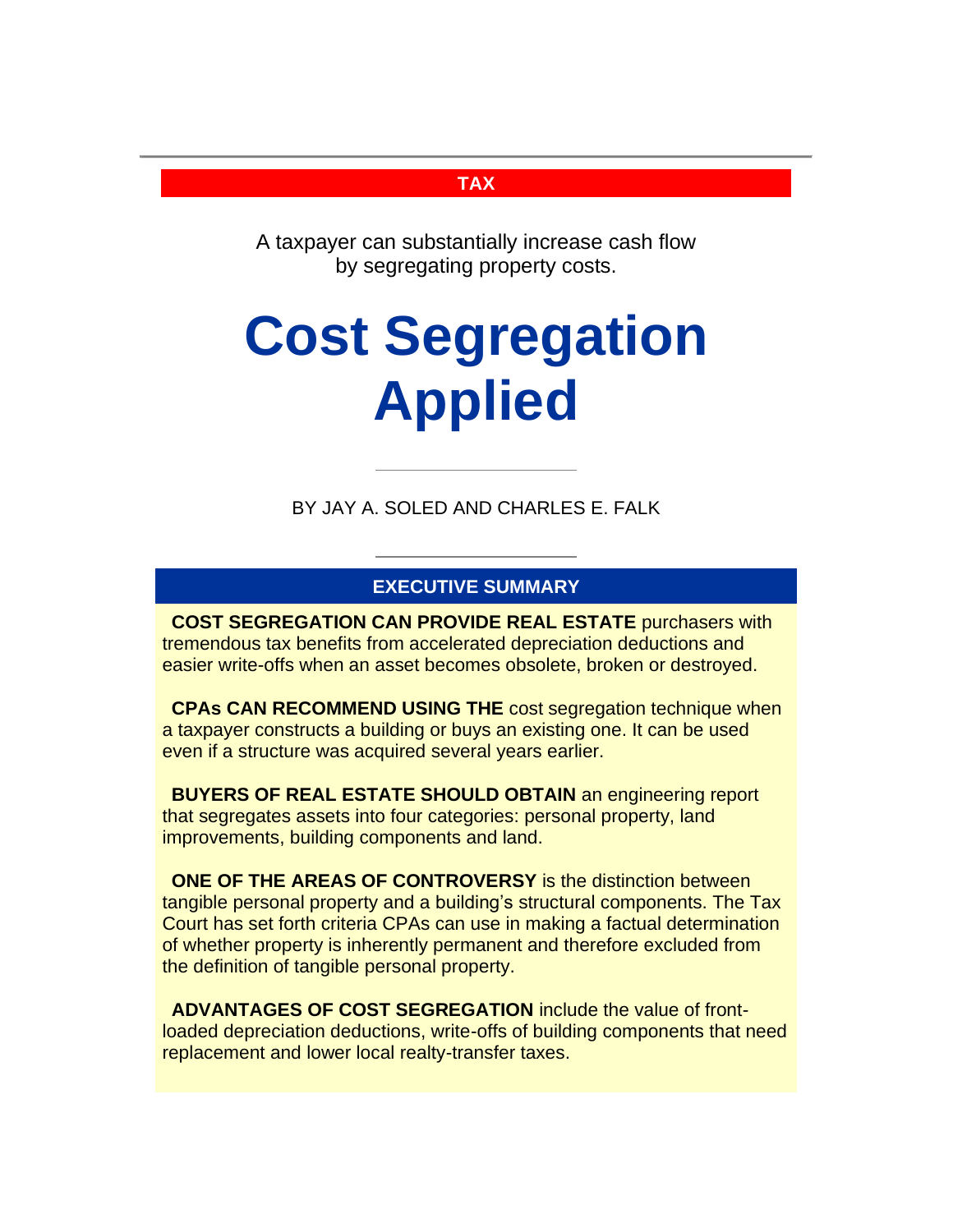**DISADVANTAGES INCLUDE THE COST OF THE** engineering study, the triggering of depreciation recapture and understatement penalties for taxpayers that use cost segregation too aggressively.

JAY A. SOLED, JD, is an associate professor of taxation at Rutgers University in Newark, New Jersey. His e-mail address is jaysoled@andromeda.rutgers.edu. CHARLES E. FALK, CPA, JD, is an executive in residence at Seton Hall University in South Orange, New Jersey. His e-mail address is cefalk25@aol.com.

Purchasers of real estate can gain tremendous tax benefits by using a popular asset depreciation technique called cost segregation. Using this method, buyers view a real estate acquisition as consisting not only of land and buildings but also tangible personal property and land improvements. The tax savings come from accelerated depreciation deductions and possible easier property write-offs. A taxpayer can use cost segregation when constructing a building, buying an existing one, or, in certain circumstances, years after disposing of one so long as the year of disposition still is open under the statute of limitations (see revenue procedure 2004-11).

# **Present-Value Savings**

**Each \$100,000 in assets reclassified from a 39-year recovery period to a five-year recovery period results in approximately \$16,000 in net-presentvalue savings, assuming a 5% discount rate and a 35% marginal tax rate.** 

Source: BKD LLP.

CPAs play a central role in the cost segregation process. They are the most likely people to recommend use of the technique to their clients or employers. CPAs also will review and implement the findings in the required engineering report. This article will guide CPAs through the process by discussing how cost segregation operates, providing a comprehensive example of the technique in a real estate acquisition and outlining its advantages and disadvantages.

# **A BRIEF HISTORY**

Under prior law taxpayers would separate a building's parts into its various components doors, walls and floors. Once these components were isolated, taxpayers would depreciate them using a short cost-recovery period. CPAs referred to this practice as component depreciation.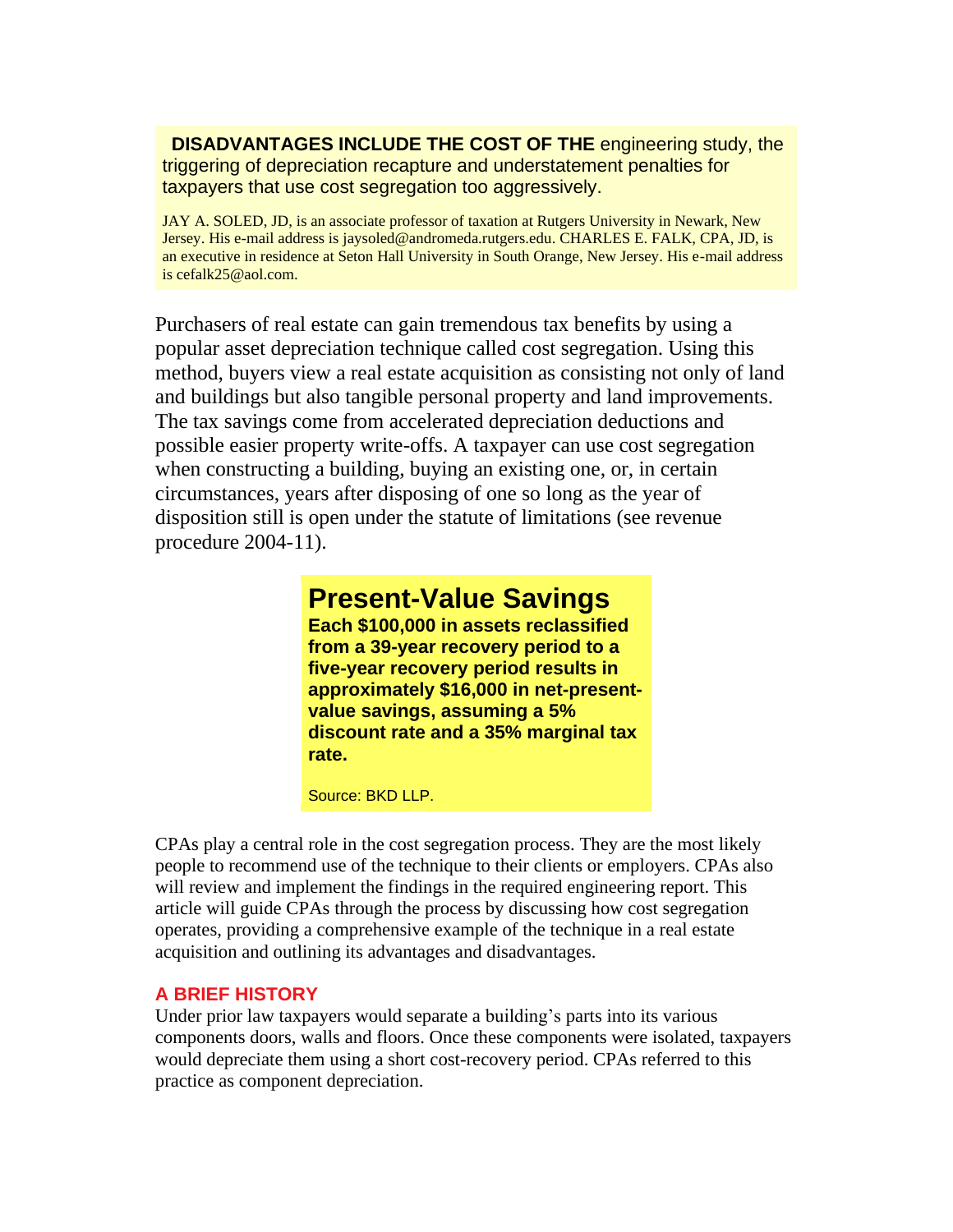The introduction of the accelerated cost recovery system (ACRS) and the modified accelerated cost recovery system (MACRS) eliminated the use of component depreciation, but not the use of cost segregation. *Hospital Corporation of America [HCA]* v. *Commissioner,* 109 TC 21 (1997), is the seminal cost segregation case. In it the Tax Court permitted HCA to use cost segregation with respect to a multitude of improvements (see exhibit 1). Critical to the Tax Courts analysis was that in formulating accelerated depreciation methods, Congress intended to distinguish between components that constitute IRC section 1250 class property (real property) and property items that constitute section 1245 class property (tangible personal property). This distinction opened the doors to cost segregation.

Armed with this victory, taxpayers have increasingly begun to use cost segregation to their advantage. The IRS reluctantly agreed that cost segregation does not constitute component depreciation (action on decision (AOD) 1999-008). Moreover, cost segregation recently was featured in temporary regulations issued by the Treasury Department (regulations section 1.446-1T). In a chief counsel advisory (CCA), however, the IRS warned taxpayers that an "accurate cost segregation study may not be based on noncontemporaneous records, reconstructed data or taxpayers' estimates or assumptions that have no supporting records" (CCA 199921045).

#### **Exhibit 1: Some Property Improvements Pass Muster**

In *Hospital Corporation of America* v. *Commissioner*, the Tax Court permitted use of the cost segregation technique for these building improvements.

|                                                                             | 5-year<br>depreciable<br>life | 39-year<br>depreciable<br><b>life</b> |
|-----------------------------------------------------------------------------|-------------------------------|---------------------------------------|
| Primary and secondary electrical distribution systems                       | X                             |                                       |
| Branch electrical wiring and connections special<br>equipment               |                               | $\mathsf{x}$                          |
| Wiring and related property items in the laboratory and<br>maintenance shop | X                             |                                       |
| Other wiring and related property                                           | $\mathsf{X}$                  |                                       |
| Wiring to television equipment                                              | X                             |                                       |
| Conduit, floor boxes and power boxes                                        | $\mathsf{X}$                  |                                       |
| Electrical wiring relating to internal communications                       | X                             |                                       |
| Carpeting                                                                   | X                             |                                       |
| Vinyl wall and floor coverings                                              | X                             |                                       |
| Kitchen water piping and steam lines                                        | $\mathsf{X}$                  |                                       |
| Special plumbing to X-ray machines                                          | $\mathsf{X}$                  |                                       |
| Kitchen hoods and exhaust systems                                           | $\mathsf{X}$                  |                                       |
| Patient corridor handrails                                                  | X                             |                                       |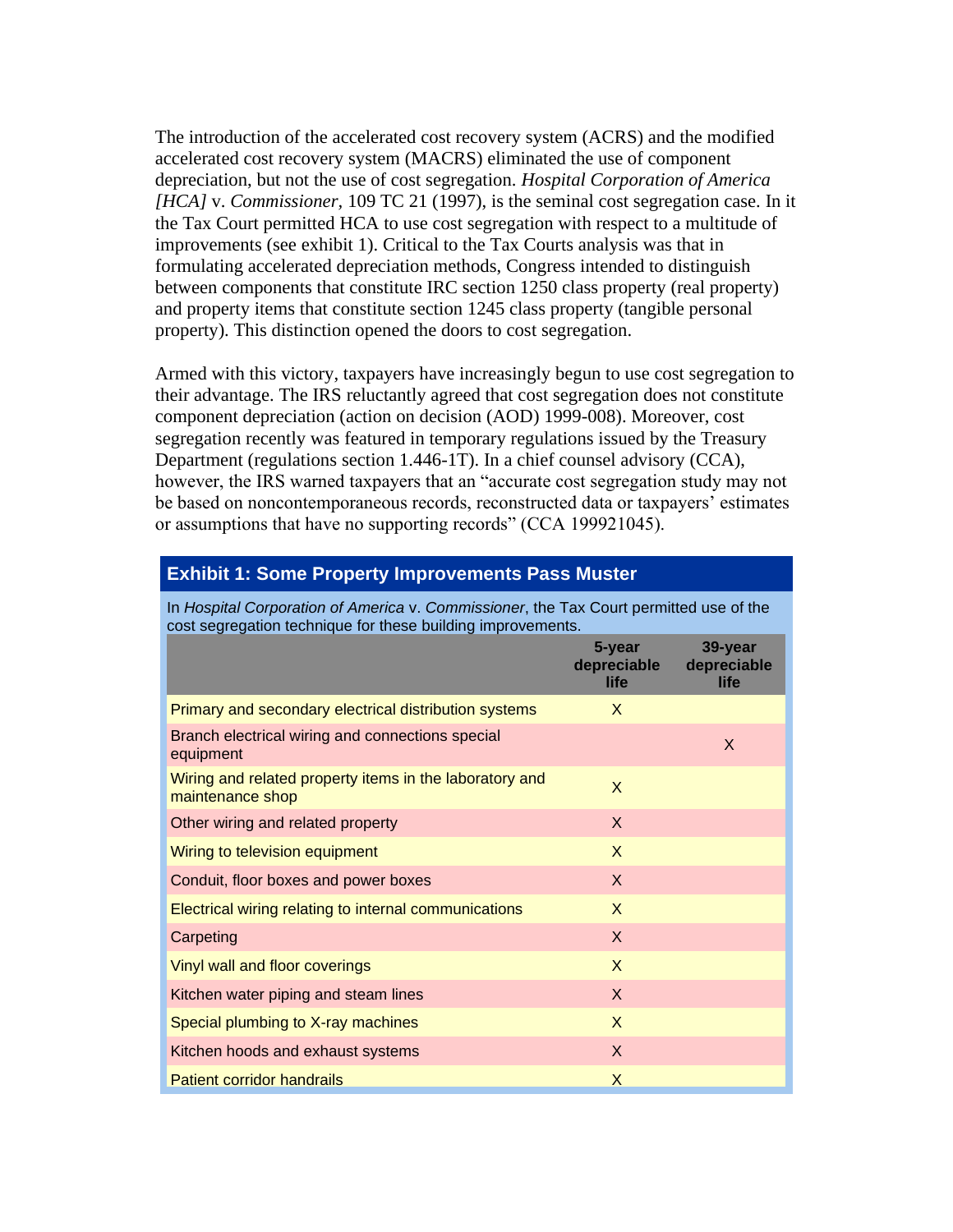| Overhead lights                  |   | X |
|----------------------------------|---|---|
| Accordion doors and partitions   | X |   |
| Bathroom accessories and mirrors |   | X |
| <b>Acoustical tile ceilings</b>  |   | X |
| Steam boilers                    |   | X |

# **HOW THE TECHNIQUE WORKS**

The process of cost segregation begins at the time of purchase. Accounting professionals should advise clients or employers buying real estate to use an engineering report to segregate assets into four categories:

- Personal property.
- Land improvements.
- Buildings (which should be further broken down into component parts). Land.

This allows a purchaser to achieve faster depreciation deductions as well as possible and easier subsequent write-offs, so its cash flow will be increased. Assets allocated into the first two categories enjoy relatively short useful lives and, thus, accelerated depreciation methods. Furthermore, if the components of a building have been separately valued and a component subsequently becomes worthless, the taxpayer can write it off more easily.

*Personal property.* Taxpayers normally can depreciate this property using a five- or seven-year recovery period and the double-declining method. Within permissible bounds, there is a huge tax-savings premium for valuing this property as high as possible. This category includes items such as furniture, carpeting, certain fixtures and window treatments.

*Land improvements.* Like the first category, these have a relatively short useful life, 15 years and are subject to an accelerated depreciation method, namely the 150% declining-balance method. Again, within permissible bounds, purchasers should maximize the values they attribute to this category, which ordinarily includes items such as sidewalks, fences and docks.

*The building.* As in the first and second categories, buyers should attempt to maximize a building's value; any residual value will be allocated to nondepreciable land. Although a building's separate components (such as its roof) all are considered part of the building itself, there is merit to valuing and depreciating each component separately (albeit, on the same depreciation schedule). This way, if one of the building's components subsequently becomes worthless, the taxpayer can write it off immediately.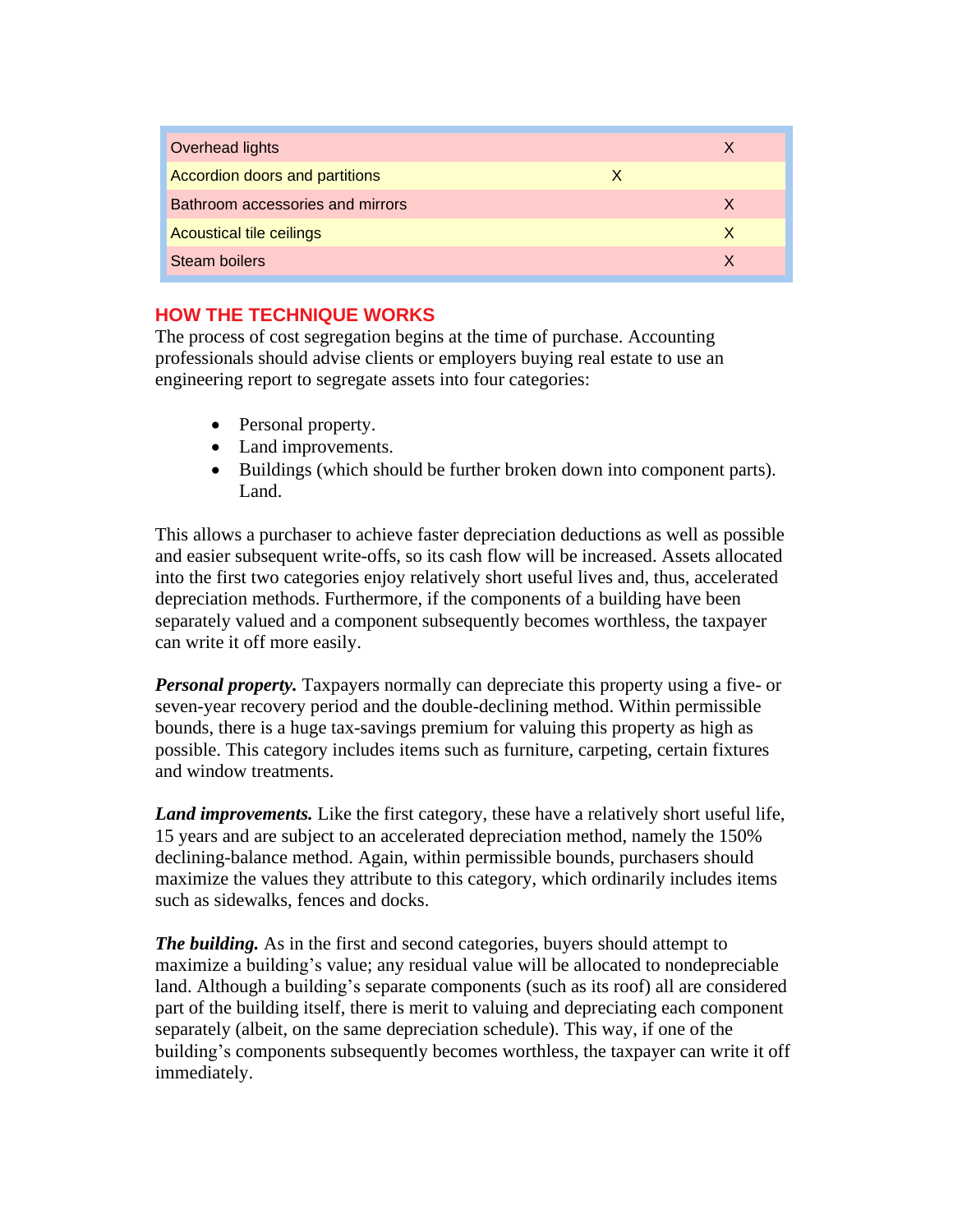*Land.* Whatever amount of the purchase price is not accounted for in the three prior categories is allocated to land. Land valued in this residuary fashion may have a relatively low or insignificant value, but proper documentation normally will protect a taxpayer from an IRS challenge.

## **THE HARD PART**

One of the trickier aspects of cost segregation is the actual categorization of property. Distinguishing between tangible personal property and a building made up of its structural components is an area of great controversy. IRC section 1245(a)(3) and Treasury regulations section  $1.1245-3(b)(1)$  say the distinction between tangible personal property and structural components should be based on the criteria once used to determine whether property qualified for the now repealed investment tax credit under IRC section 38.

The Treasury regulations found under IRC section 48 delineate this distinction. Treasury regulations section 1.48-1(c) defines tangible personal property as all property "except land and improvements thereto, such as buildings or other inherently permanent structures (including items which are structural components of such buildings or structures)." That section further defines *tangible personal property* as "all property (other than structural components) which is contained in or attached to a building." Examples of such property, it says, consist of printing presses, transportation and office equipment, refrigerators and display racks.

Treasury regulations section 1.48-1(e)(2) classifies as *structural components* any property that "relates to the operation or maintenance of a building," and includes, by way of example, parts of a building (walls, floors and ceilings), as well as any permanent coverings (paneling, windows and doors), components of a central air conditioning or heating system (motors, pipes and ducts), plumbing and fixtures (sinks and bathtubs), electrical wiring and lighting fixtures, stairs and elevators and sprinkler systems.

CPAs may want to read Senate report 1881, which accompanied the Revenue Act of 1962, and Senate report 95-1263, which accompanied the Revenue Act of 1978, which both amplify and elucidate the distinction between tangible personal property and structural components.

In distinguishing between a building's tangible personal property and structural components, CPAs will find the courts to be a final source of guidance. In *Whiteco Industries, Inc. v. Commissioner* (65 TC 664 (1975)), for example, the Tax Court set forth the following six questions CPAs can use to determine whether property is inherently permanent and thus a structural component excluded from the definition of tangible personal property:

• Can the property be moved? Has it been moved? (For example, a shed with a concrete floor vs. a shed with a wooden floor.)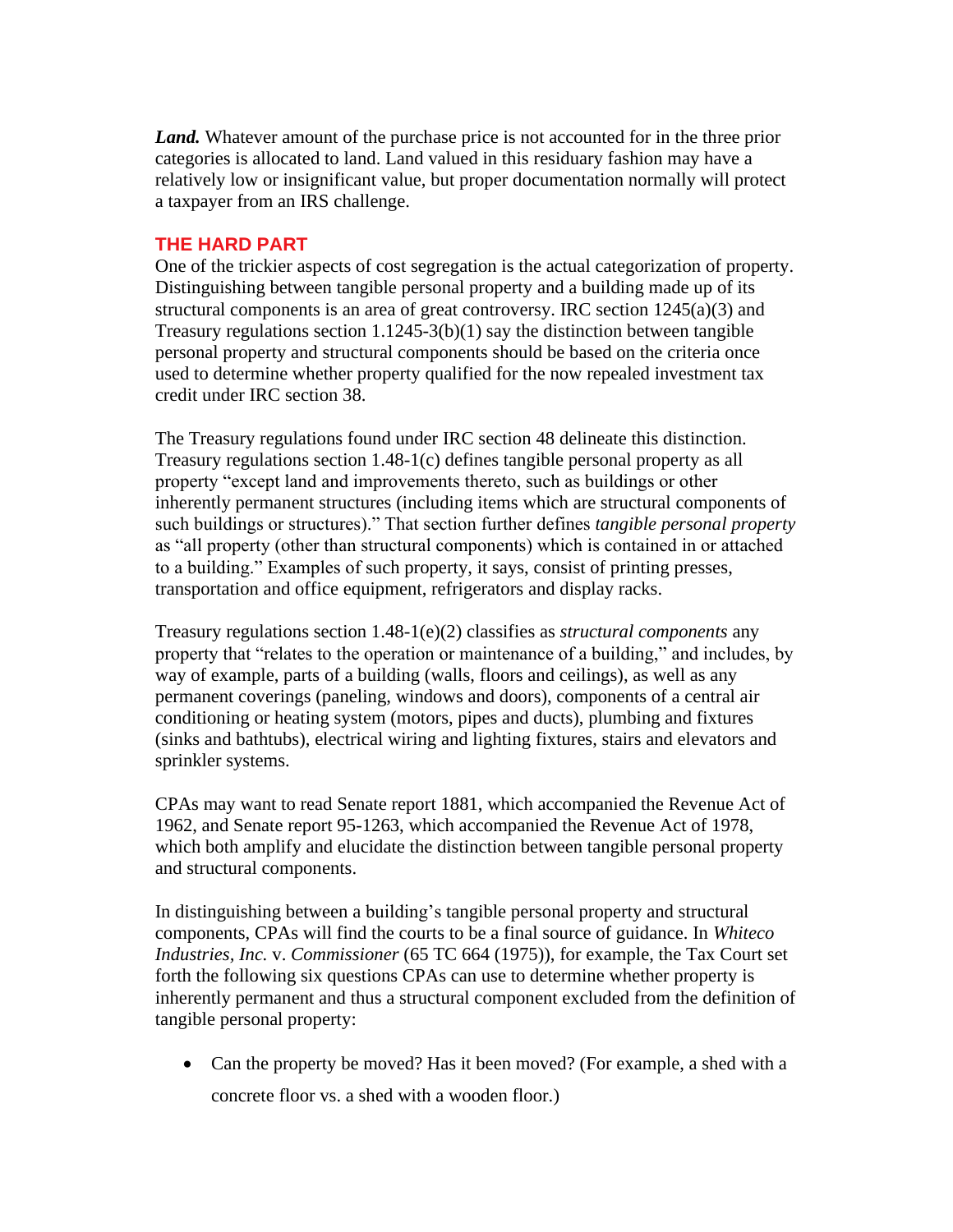- How difficult is removal of the property, and how time-consuming is it? (For example, a wine cellar vs. a prefabricated photo-processing lab.)
- Is the property designed or constructed to remain permanently in place? (For example, a wooden barn vs. a wire chicken coop.)
- Are there circumstances that tend to show the expected or intended length of affixation or that the property may or will have to be moved? (For example, permanent concrete pilings vs. floating docks that can be removed in the winter.)
- How much damage will the property sustain upon its removal? (For example, a steel-encased bank vault vs. an easily removable lighting system attached by bolts.)
- How is the property affixed to the land? (For example, permanently glued bathroom tile vs. removable billboard.)

Even with ample regulatory, legislative and judicial guidance, making the distinction between tangible personal property and a building's structural components remains a challenge for CPAs. No bright-line test exists. What is fortunate, however, is that many of the factual issues involving properties of different sorts have been litigated, and their outcomes illuminate the direction a court confronted with similar facts is likely to take. Examples of how the courts viewed various categories of property are provided in Categorizing Property: Court Rulings, below.

#### **COST SEGREGATION EXAMPLE**

A thorough analysis of the facts of each situation helps CPAs quantify the presentvalue tax savings associated with using cost segregation.

Consider the following example based on an actual cost segregation engineering report. Suppose a taxpayer purchases a nonresidential building for \$12,135,000 (assume the land is owned by an independent third party). If the taxpayer does not use cost segregation, it must use straight-line depreciation over 39 years.

In contrast, suppose the accounting professional advises his or her client or employer to retain an engineering consultant to prepare a cost segregation study. The engineer's report shows that of the total purchase price, \$11,285,000 should be allocated to the building, \$50,000 to 15-year property and \$800,000 to 5-year property. Allocating part of the purchase price to these two additional property categories results in tremendous tax savings. Assuming a 35% tax rate and a 5% discount rate, the cost segregation study produces \$133,563 of tax savings. Exhibit 2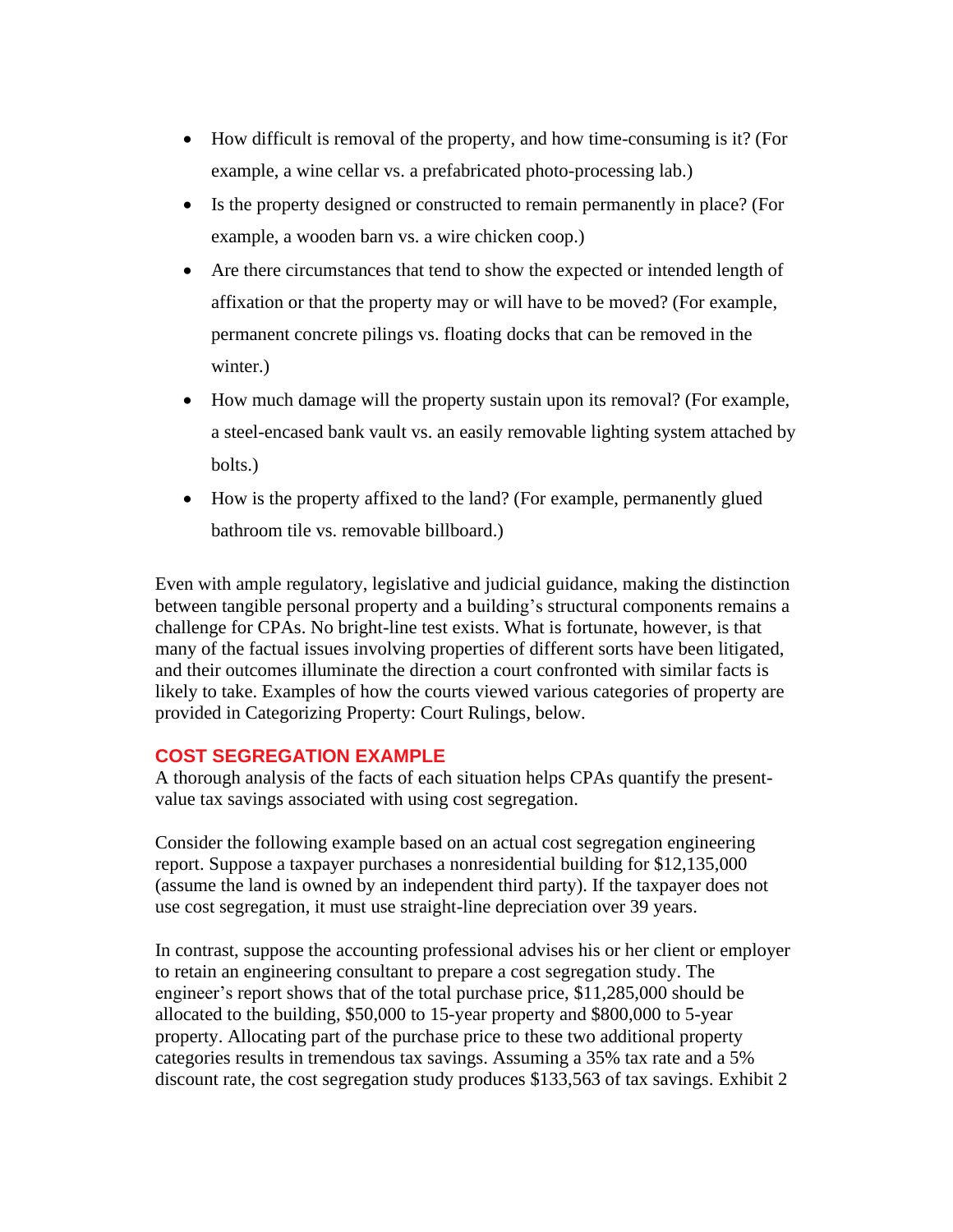illustrates the yearly savings.

# **WHEN TO APPLY THE TECHNIQUE**

CPAs should keep three additional things in mind. First, the 2001 and 2003 tax acts made cost segregation more valuable. If real property is reclassified as 5-, 7- and 15 year personal property, it may qualify for 30% and 50% bonus depreciation. This bonus depreciation applies to new property in the first year it is placed in service. The magnitude of this additional allowance in the first year can be enormous. For example, a shift of \$1 million from 39-year property to 5-year property can augment first-year depreciation deductions by a whopping \$575,000 (\$25,000 vs. \$600,000). The resulting cash flow can provide the capital for numerous other projects. (Practitioners should be aware, however, that the application of alternative minimum tax which in certain instances mandates slower depreciation methodologies may reduce some of the tax savings associated with cost segregation.)

Second, cost segregation is applicable not only when taxpayers acquire new or existing structures but also when they previously had acquired or improved a structure and have the proper engineering report to justify cost segregation. (If, however, the real property in question was put into service too many years ago commonly 10 there may be insufficient adjusted basis remaining to justify using cost segregation.)

Third, regulations issued in March 2004 sanction the use of cost segregation years after a real estate acquisition. Treasury regulations section  $1.446 \text{-} 1 \text{T}(e) (5)(iii)$ , example 9, posits a situation where a cost segregation study was conducted four years after an initial building acquisition; the study showed the taxpayer had missed opportunities to take enhanced depreciation deductions. Under these circumstances the taxpayer was permitted to make an IRC section 481 adjustment all in the year it changed its method of depreciation. These changes in methodology, however, require that the taxpayer in a timely manner file form 3115 for permission to change its depreciation accounting method, which is granted automatically under current revenue procedures.

Today virtually all real-property purchases entail the simultaneous acquisition of tangible personal property. For that reason CPAs should routinely recommend the use of cost segregation studies whenever the expenditures for an acquisition, including leasehold improvements, equal or exceed \$750,000.

# **RESOURCES**

**AICPA National Real Estate Conference**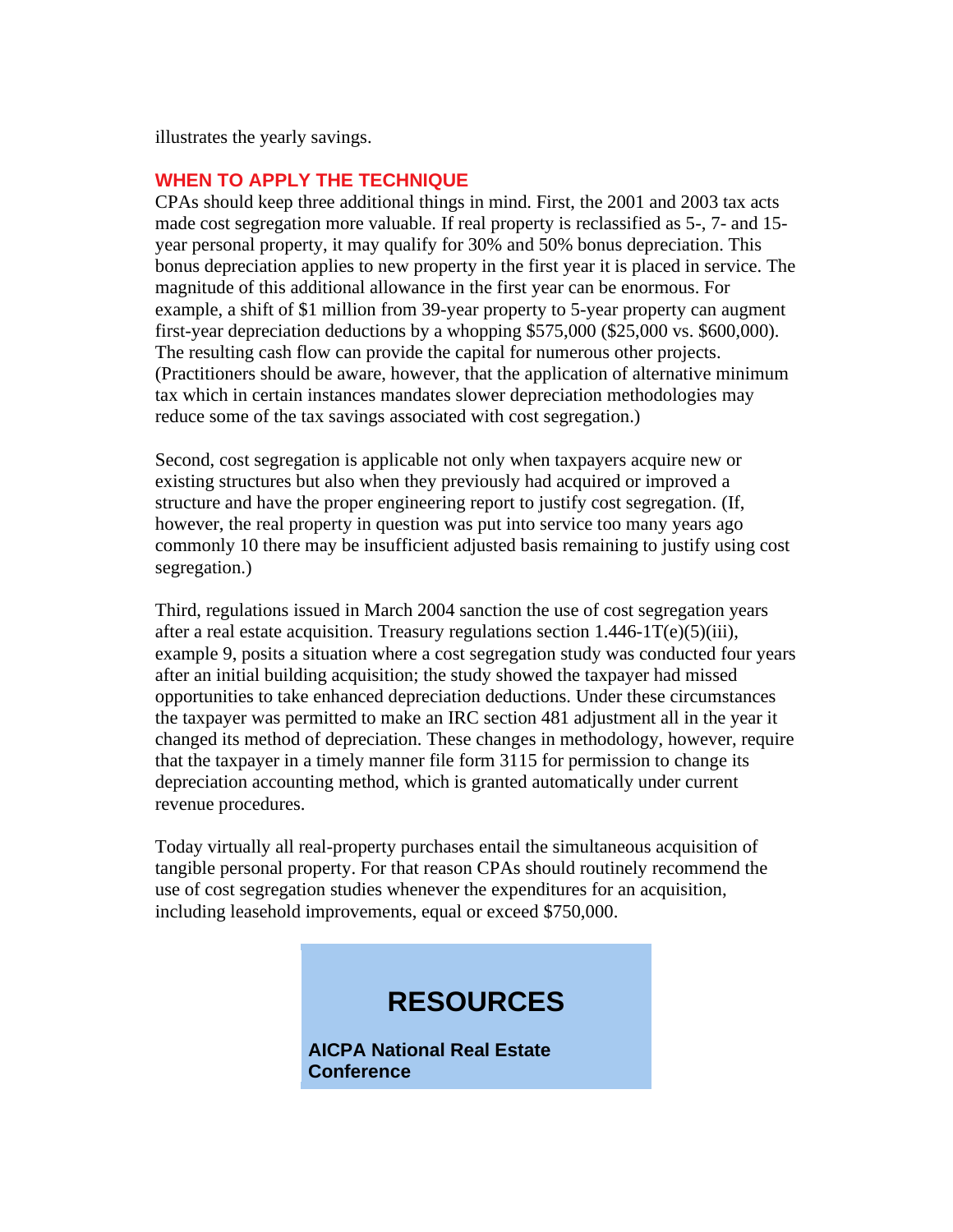November 7–9, 2004 Renaissance Esmeralda Resort and Spa Indian Wells, California

#### **AICPA National Construction Industry Conference**

December 2–4, 2004 Marriott New Orleans, New Orleans

For more information or to register, go to http://www.cpa2biz.com/ or call the Institute at 888-777-7077.

# **ADVANTAGES AND DISADVANTAGES**

The benefits of cost segregation overwhelmingly outweigh the drawbacks. When it comes to real estate acquisitions, the jewel of cost segregation is that it yields enhanced depreciation deductions. As evidenced by the above example, there can be astounding differences in outcomes between using and not using it. The major advantage of cost segregation is not necessarily that it will produce *more* depreciation deductions (except, of course, to the extent depreciable basis has been allocated away from the land element of the purchase). Instead, due to the time value of money, the advantage of these front-loaded deductions will be quantifiably greater than had the deductions been spread over longer periods of time using slower depreciation methods.

Another advantage of using cost segregation is that if a building component subsequently needs replacement, taxpayers can write off its remaining tax basis. To illustrate, suppose a cost segregation study showed the initial value of a roof to be \$500,000. Two years later, when the roof has an adjusted tax basis of \$480,000, it needs to be replaced. The taxpayer could deduct a \$480,000 loss. Had the taxpayer not done the cost segregation study, the outcome would have been vastly different; no loss could be taken because the roof's tax basis and the basis of the building would remain intertwined.

# **Categorizing Property: Court Rulings**

A number of court cases serve as a useful compass to help CPAs navigate the difficult (and, according to some observers, possibly treacherous) waters of distinguishing between tangible personal property and the structural components of a building.

*Partitions.* In *Metro National Corporation* v. *Commissioner* (52 TCM 1440 (1987)), the taxpayer used gypsum board partitions that were readily and cheaply moved and reused; the removal process did not damage the other partitions,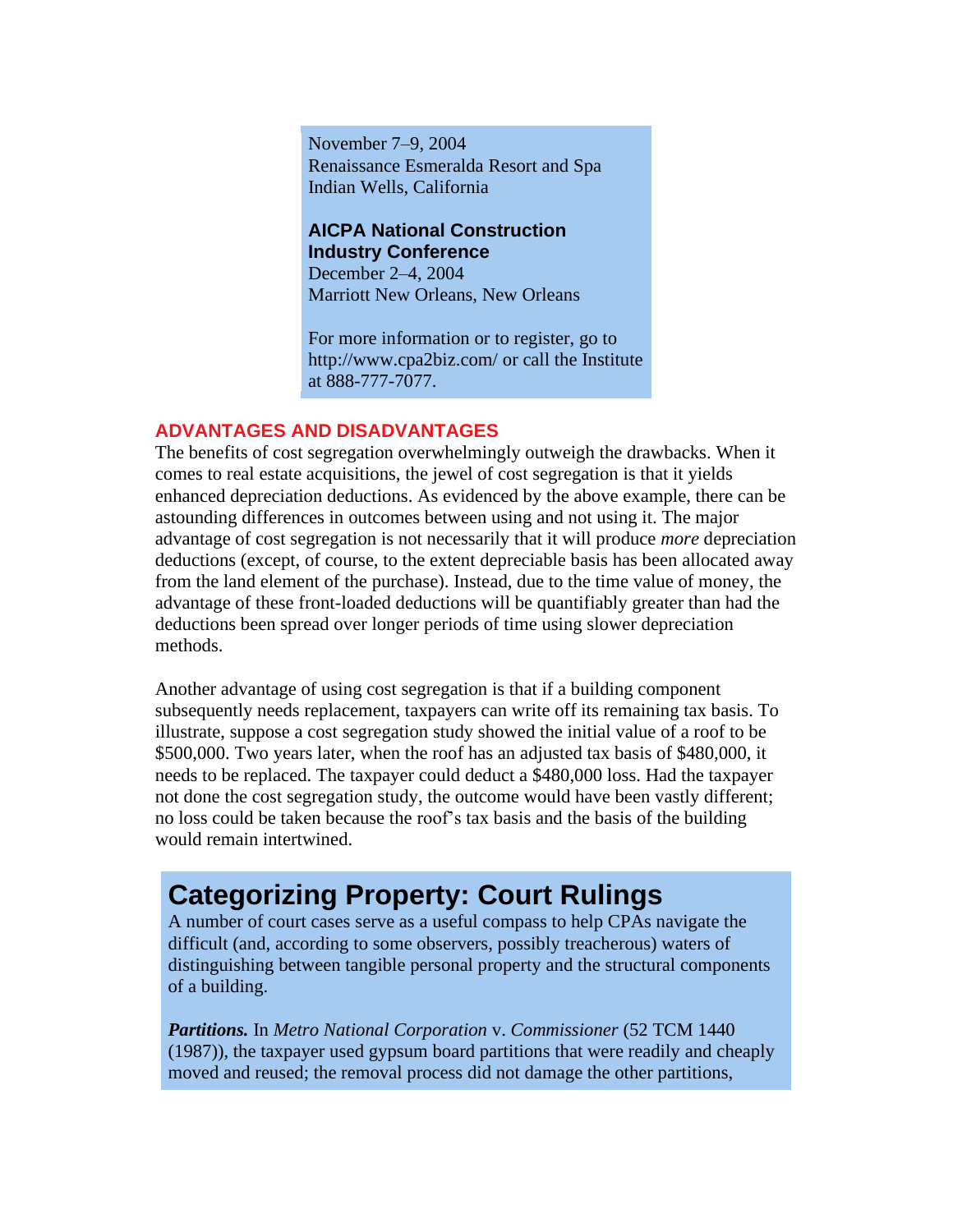ceiling, floor or building structure. The court held the partitions were tangible personal property. In *Dixie Manor, Inc.* v. *United States* (79-2 US Tax Cases 9469 (W.D. Ky. 1979)), on the other hand, the taxpayer installed the gypsum board in a manner that rendered it nonmoveable without causing significant damage to the building, and the court held the partitions constituted a structural component of the building.

*Property in the nature of machinery.* Here CPAs can compare *Weirick* v. *Commissioner* (62 TC 446 (1974)), in which the court deemed line towers, located at various points between the upper and lower terminals of a ski lift, to be tangible personal property in the nature of machinery, with *Munford, Inc.* v. *Commissioner* (849 F2d 1398 (11th Cir. 1988)), in which a specialized refrigerated warehouse had more attributes of a building than of machinery.

*Wall coverings.* On this issue practitioners can compare *Hospital Corporation of America* v. *Commissioner* (109 TC 21 (1997)), where easily removed vinyl wall coverings were held to be tangible personal property, with *Duaine* v. *Commissioner* (49 TCM 88 (1985)), where tiles glued to the walls and floors of a fast-food restaurant were held to be structural components of the building.

*Lighting.* In *Morrison, Inc.* v. *Commissioner* (891 F2d 857 (11th Cir. 1990)), the court ruled lighting fixtures and electrical connections that did not provide basic illumination and were accessory to a business were tangible personal property. In *Duaine* v. *Commissioner*, however, it found decorative lighting fixtures to be structural components because they provided the building's only light.

*Electrical systems.* For guidance in this area, CPAs can compare *Scott Paper Co.*  v. *Commissioner* (74 TC 137 (1980)), where the portion of the taxpayer's primary electrical distribution system that did not relate to the overall operation or maintenance of buildings was held to be tangible personal property, with *Hospital Corporation of America,* where part of the electrical system used to power employee personal equipment or equipment relating to the operation or maintenance of the building (an elevator) was deemed a structural component of the building.

Cost segregation also may result in lower local realty-transfer taxes. Localities often impose these taxes based on a building's fair market value. When a cost segregation study reduces a building's value, this produces a corresponding reduction in the amount of the transfer tax due (and a potential reduction of annual real estate taxes as well).

The process of cost segregation has shortcomings, however. First, and most easily quantifiable, is the actual cost of the engineering study. While the fees vary widely, a well-done study is not inexpensive: A typical cost segregation study and written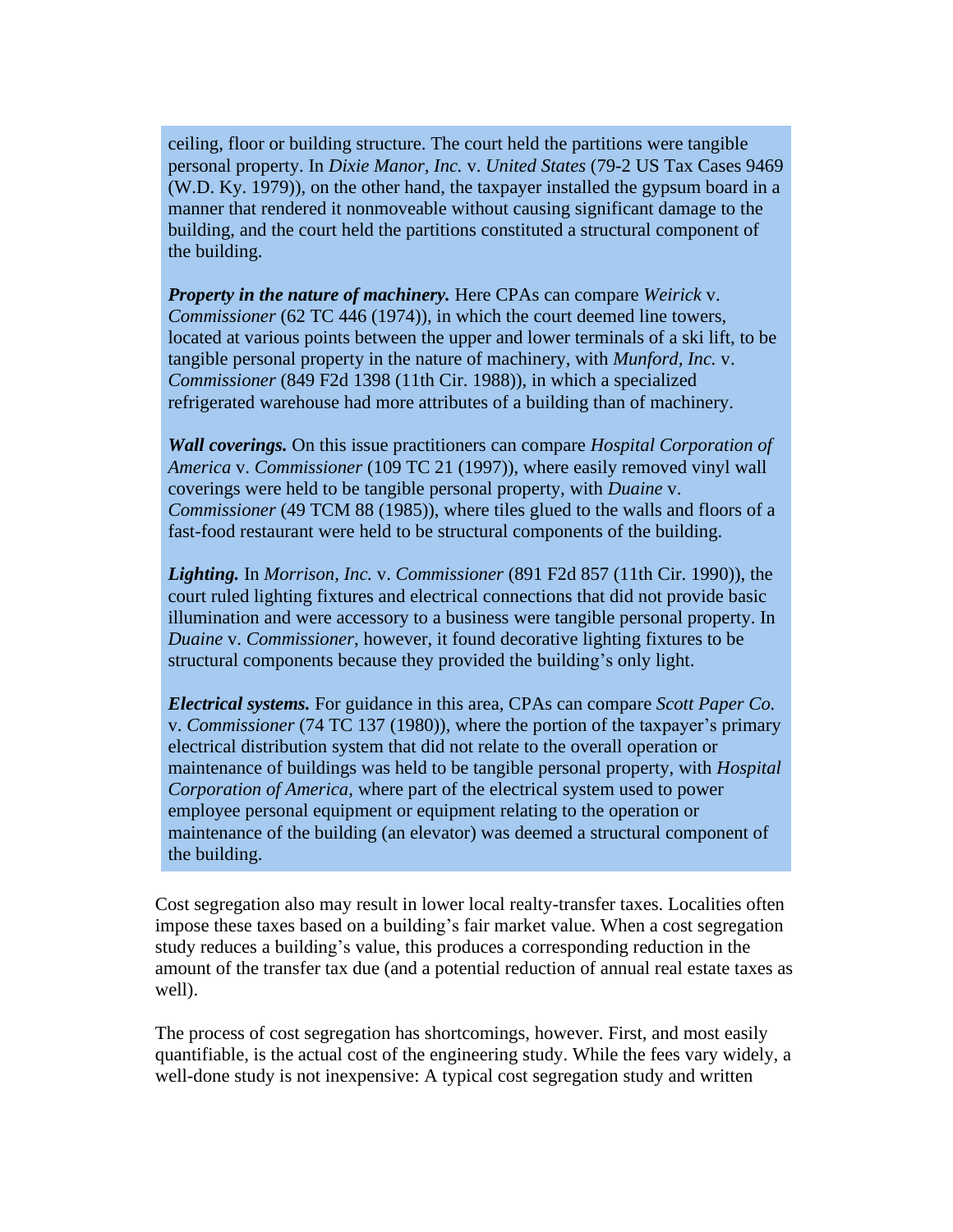report will cost between \$10,000 and \$25,000. Cost factors are the property's location, whether the building is new or existing, the nature of the property (residential vs. nonresidential) and time pressures for completion of construction. As in any investment, the taxpayer must conduct a cost-benefit analysis. From the time of its initial commission, a cost segregation study should take about four to six weeks to complete. A business entity can deduct the cost of the study as a business expense under IRC section 162.

A second disadvantage is that the subsequent disposition of the real estate acquisition likely will trigger the tax code's recapture provisions. For tangible personal property, IRC section 1245 will apply, so the taxpayer must recognize ordinary income, potentially subject to the top marginal tax rate (in 2004, 35%). Installment sale treatment also will not be available with respect to the recapture. With real property, IRC section 1250 will apply, so the taxpayer must recognize unrecaptured section 1250 gain, taxed at 25%. (In practice the contract for sale usually can be adjusted to allocate less of the purchase price to recapture items.)

Another disadvantage is that taxpayers who use cost segregation too aggressively, or who receive misinformation in their engineering report, may be subject to penalties. There is a 20% penalty on the portion of any tax underpayment from a "substantial valuation overstatement" (IRC section 6662(a)). A valuation overstatement occurs if the valuation is 200% or more than the amount determined to be the correct amount (IRC section 6662(e) (1)). This penalty will not apply, however, if the overvaluation does not result in a substantial misstatement of taxes that is, exceeding \$5,000 (IRC section  $6662(e)(1)$ —or the taxpayer can show reasonable cause and that it acted in good faith (IRC section  $6664(c)(1)$ ).

Some taxpayers are reluctant to use cost segregation, equating it with a high-risk tax shelter. In truth, this reluctance is misplaced. If the cost of the components in the engineering report is well-documented, the cost segregation technique is no more aggressive than using a permissible depreciation method under the Internal Revenue Code. Patrick Malayter, CPA, a partner with BKD LLP, who heads up one of the nation's largest cost segregation practices, agrees. In a well-prepared engineeringbased report, he says, tangible property and land improvement segments of real estate may be traced to applicable construction documents and the property unit costs are clearly determined. You will normally have great success in an IRS examination sustaining claimed tax benefits. In contrast, an accountant's ad hoc cost segregation calculation or reliance on a contractor (who typically is familiar neither with a subcontractor's cost for specific property items nor the tax law) is a recipe for disaster on examination."

# **PRACTICAL TIPS TO REMEMBER**

CPAs should routinely recommend that their clients or employers use cost segregation studies whenever the expenditures for a structure, including leasehold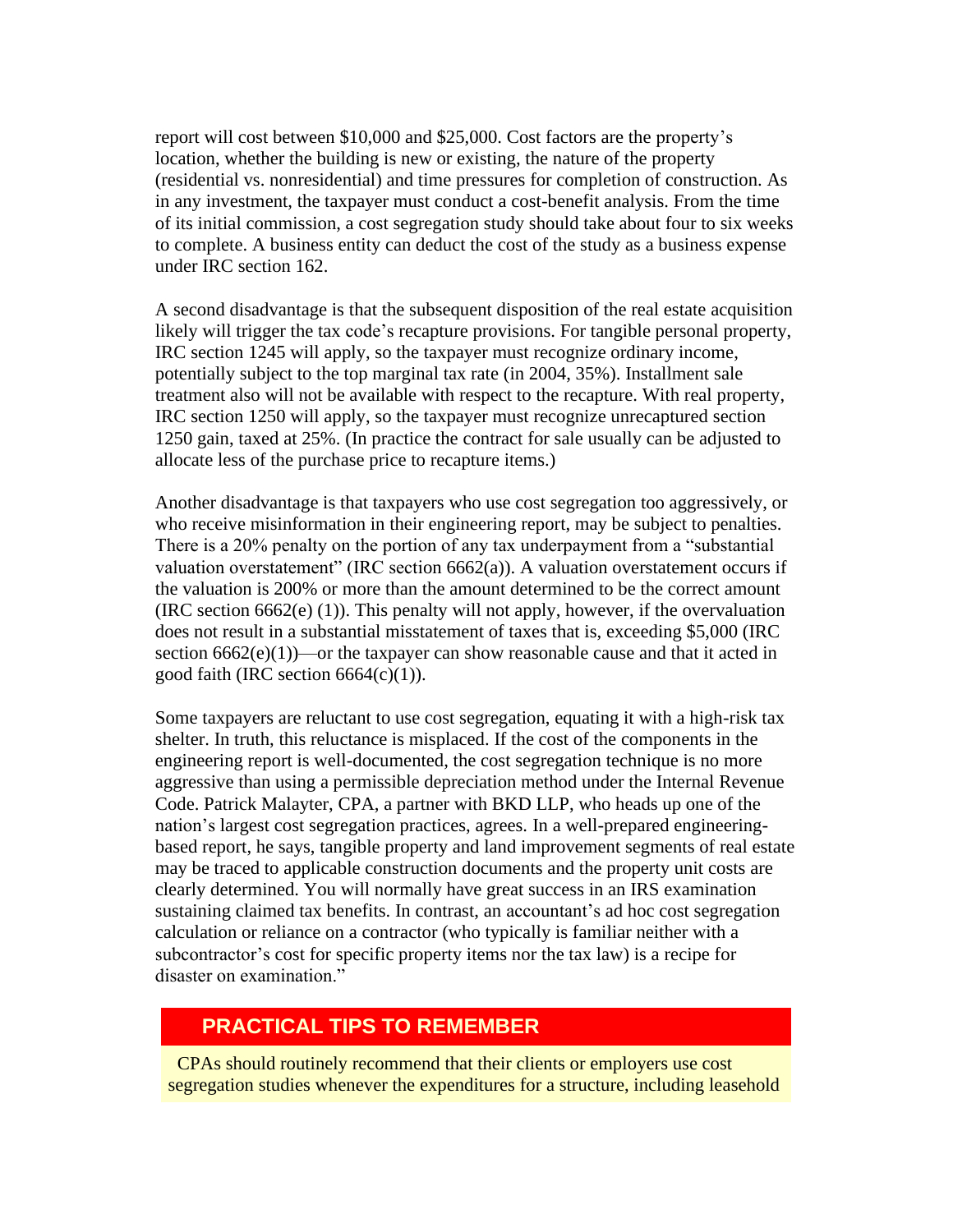improvements, equal or exceed \$750,000.

Cost segregation can be used for new construction and improvements, for the purchase of existing structures and for buildings acquired in prior tax years even if the building has been disposed of.

A taxpayer that uses cost segregation for a previously acquired structure must file IRS Form 3115, *Change in Accounting Method.* 

If a taxpayer disposes of a building for which cost segregation was used, it should consider the recapture considerations associated with this disposition.

Greater tax savings will be possible with an engineering report that clearly identifies property as tangible personal property rather than as structural building components.

#### **OVERLOOKED OPPORTUNITY**

Accounting professionals must be able to suggest and help implement cost segregation for their clients or employers so they can achieve maximum tax savings. In the past when taxpayers purchased real estate, they traditionally allocated 20% of the purchase price to land and 80% to buildings. While the IRS rarely questioned this simplistic approach, purchasers did themselves a financial disservice: They forfeited opportunities to achieve a better tax result.

Although the cost segregation technique always was available to real estate purchasers, it often was overlooked as a tax-savings tool. Recently, however, buyers have begun to recognize that despite some drawbacks, cost segregation can dramatically increase tax savings. They are, therefore, taking advantage of this opportunity, challenging the "business as usual" mantra.

## **Exhibit 2: Straight-Line Method vs. Cost Segregation Technique**